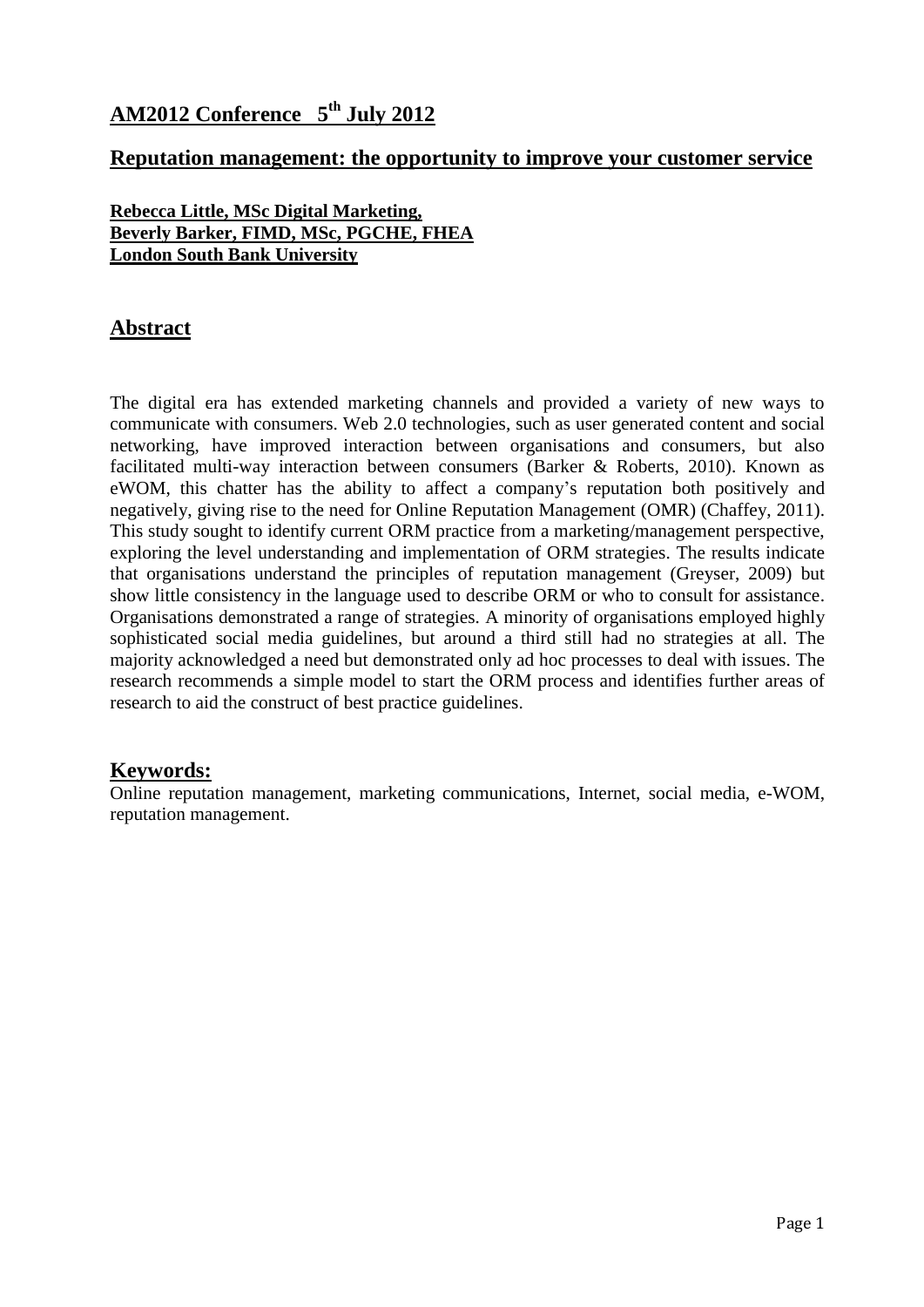## **Introduction**

The digital era created an extension of organisations' channels to market and provided marketers with a variety of new technologies to communicate with consumers. The emergence of user generated content (UGC), social networking, mashups, content rating, blogging, video sharing, widgets, tagging and other web 2.0 technologies (Chaffey *et al*., 2008, p12) has improved interaction between brands and consumers. It has facilitated a transition from the traditional monologue or 'organisation-to-consumer relationship' to a dialogue between organisations and consumers (Farquhar and Rowley, 2006). It has also provided a new arena for multi-way interaction between consumers. This is commonly termed e-WOM (electronic word of mouth), and consumers can now voluntarily discuss, recommend or vilify brands, products and services on a scale that was not previously possible (Barker & Roberts, 2010, Ferguson 2008, Gruen, *et al* 2006, Hennig-Thurau, *et al*, 2004). It has been noted that e-WOM can threaten the fortunes of brands discussed online, particularly in cases where criticism is articulated simultaneously by many online consumers (Chevalier & Mayzlin, 2006, Hennig-Thurau *et al*., 2004, Hollenbeck & Zinkhan, 2006, Sweeney, *et al*, 2008). Organisations should therefore have strategies in place to optimise the positive effects of UGC and minimise any negative issues. Chaffey (2011) identifies these strategies as online reputation management (ORM); defined as the act of controlling the reputation of an organisation through monitoring and controlling messages placed about an organisation. However, Online Reputation Management is not the only term used for this process. It is also known as Crisis Management (Fill, 2011), Crisis Communications (González-Herrero & Smith 2008, Mei, Bansal & Pang, 2010), Issues Management (Brown, 2007, 2009) and PR 2.0 (Phillip & Young, 2009) and, as Chaffey (2011) points out, there is a blurring of the lines between PR and digital marketing here.

Reputation management, or crisis management (Greyser, 2009) is well recognised offline but it appears that many organisations remain cautious when implementing Web 2.0 strategies in relation to reputation management (Howell, 2011). Measurement of online reputation is more uncertain and recognised as being challenging. Wertime & Fenwick (2010, p245) highlight that online interactions have very few of the informal behavioural cues used to assess reputation offline

This study seeks therefore to expand the literature in relation to ORM by investigating the levels of understanding and adoption, or not, amongst industry practitioners and exploring the different strategies that may be employed by organisations. In addition, it explored consumer e-WOM practice to identify their perceptions of ORM.

## **Methodology**

The researchers took an interpretivist stance in undertaking this study using an inductive approach to identify how ORM is understood and used by marketing practitioners. The study used multiple methods and explored academic opinion, practitioner practice and consumer expectations in relation to reputation management, in order to provide a richer understanding of the drivers and barriers relating to ORM. The research addressed the following objectives:

- Study 1: To identify current ORM practice from a marketers / management perspective
- Study 2: To investigate whether consumers receive a response to negative reviews or feedback provided online and if any improvements are required

The initial study undertaken for this research was to observe the broad marketing environment in general and online reputation management practice in particular. Secondary data, from sources such as Mintel, Econsultancy, SmartInsights, WARC and Admap, along with 'social media' case studies, including Jarvis's Dell Hell (Rogers, Madsen & Howell, 2005) provided background to customer and practitioner experience in this area. For the primary study both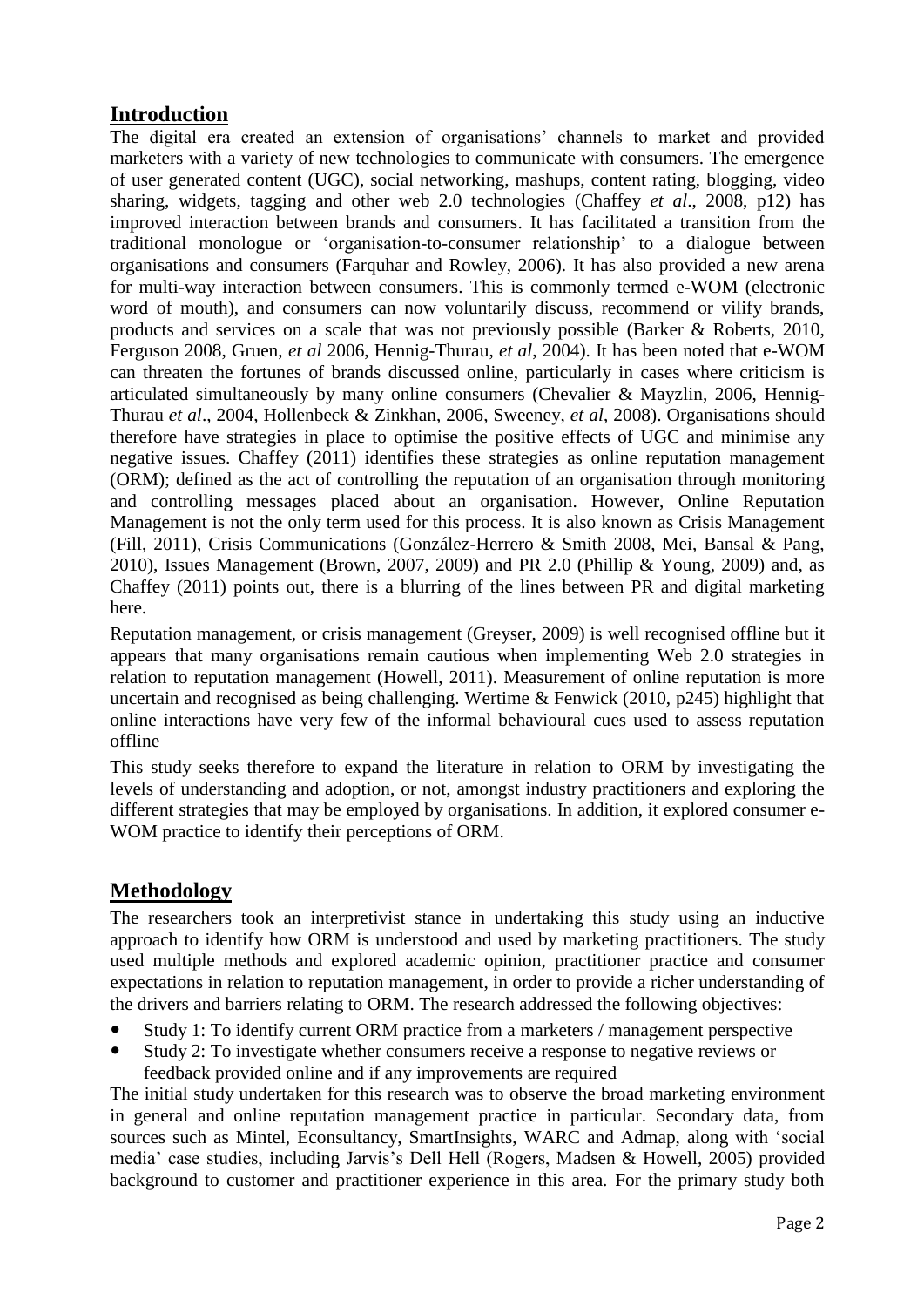qualitative and quantitative research methods were used. Qualitative research, in the form of semi-structured interviews, preceded a consumer survey distributed both online and in-person as detailed below.

#### **Study 1: Evaluation of current online reputation marketers/management practice**

The first study was designed to identify current online reputation marketing practice. The research firstly explored secondary sources which were considered together with the subjective experiences of individuals, collected through qualitative analysis (Burns, 2000) in the form of semi-structured individual interviews. The data was categorised and analysed using theme matching techniques (Cooper & Schindler, 2005) with the key similarities and differences triangulated against the current literature and secondary data. The study considered the differences in understanding and usage between three cohorts; a) B2B managers, b) B2C managers and c) industry experts/suppliers in the field of ORM. These groups were chosen to reflect key differences in roles and responsibility and gain a breadth of knowledge across the industry. The sample frame included Brand Managers, Marketing Managers, Digital Marketing Managers and Managing Directors with '*responsibility for managing their company's online presence'*, across a range of organisations including Insurance, Online retailing, Fast Moving Consumer Goods (FMCG) and Information Technology (IT). The industry experts were identified via 'Reputation Online Top 100' (reputationonline.co.uk). In total fifteen semistructured interviews were conducted. An initial pilot study was undertaken via a focus group discussion within one of the IT companies to discuss secondary findings and inform the interview structure.

#### **Study 2: To investigate consumer perceptions of corporate reputations management, particularly in relation to negative comments**

The second study was undertaken to investigate the consumer perspective of whether organisations appear to have any proactive strategies in place to deal with negative comments. Quantitative survey methods were used for this in the form of a structured questionnaire with questions graded via a seven point Likert scale. To ensure that the results would be generalisable, the respondent sample was designed to be demographically representative of the major age and gender segments of the UK population based on current ONS (2011) data. The survey was hosted online at SurveyMonkey.com and distributed via email using a nonprobability snowball sampling technique (Saunders *et al*. 2009, p601). The survey link was seeded into friends, family, colleagues and contacts on social network groups, such as LinkedIn. The survey was also deployed in-person to maximise representativeness (Cohen *et al*. 2007) especially amongst the 65+ age group. In total, 257 usable surveys were received, with UK location being validated via IP2Location™ for the online responses.

## **Findings**

This research set out to evaluate current online reputation management (ORM) practice from a marketer's perspective compared to consumer perception of corporate reputation practice.

#### **Observations of current online reputation management practice**

Case studies and secondary research identified that ORM strategies have been incorporated into the marketing policy of a number of organisations. Chaffey (2011) highlights that ORM should be one of the top objectives for organisations, who should use brand monitoring tools to review customer conversations and the sentiment expressed. However, there is evidence that many organisations do not have any form of monitoring or response process in place.

In Jarvis's Dell Hell, Rogers, Madsen & Howell (2005) note that one of the exacerbating factors for the negative e-WOM spiralling out of control was '*Dell's persistence to not get involved*'. More recently large IT companies such as Dell (Smart Insights, 2011), along with Intel (Intel, 2011) and IBM (IBM, 2011), have established detailed guidelines for staff response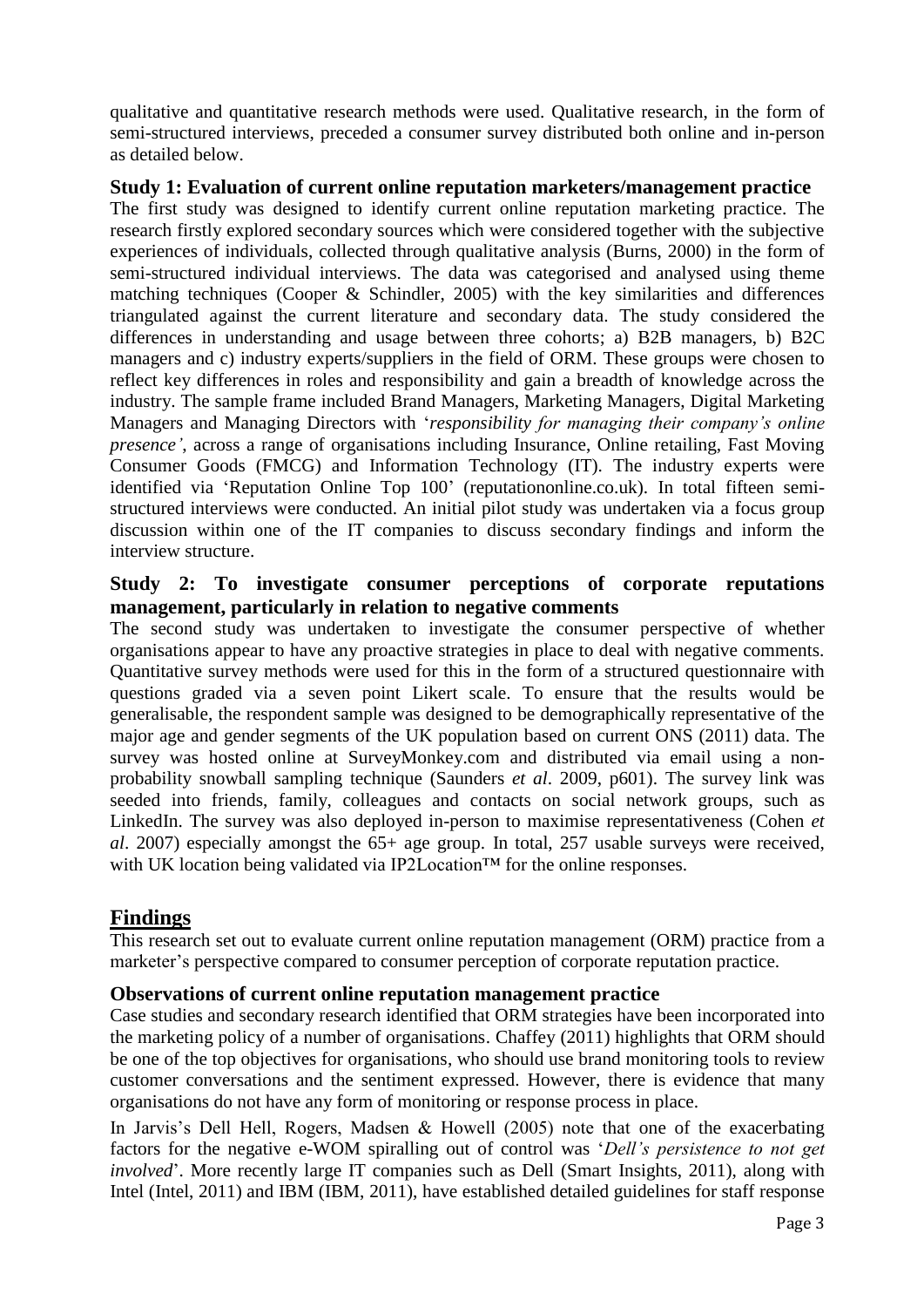and interaction (See Appendix 2). Intel trains employees on the use of social media for corporate purposes via its 'Social Media Centre of Excellence'. IBM's social media usage policy includes ethical guidelines and publishing policies for the business but also addresses employee use in a private setting and IBM offers a consultancy service on how to draft such company policies (IBM, 2011).

However, the secondary research indicated many companies still avoid engaging with social media. According to KeyNotes (2010) by mid 2010 only 33% of organisations had implemented online reputation auditing and monitoring tactics. More recently an eConsultancy survey identified that 39% of respondents ( $n = 414$ ) were still not using any form of reputation monitoring technology, although this was an improvement on the 46% they recorded the previous year. (eConsultancy, 2010, 2011). Similarly, Avira (2011) highlighted that 36% of their respondents said they "*have no clue whether any negative information exists about them on the Internet as they have not taken the time to look".* O'Sullivan (2011) highlighted that organisations should listen to the social spaces ... '*as they'll be talking about you anyway'*, citing South West Train problems trying to manage online comments when commuters used #swt to create their own customer information service.

#### **Primary interviews identified a number of themes amongst the practitioners**

Awareness of ORM appears to be high 'in principle', but, as per the literature, it is called many things including *Online Brand Management, Online PR, Social Media Monitoring and Online Crisis Management*.

Levels of operationalisation were found to vary too. All interviewees said that they had some form of social media or online feedback process in place. Some of these were via Facebook, Twitter, LinkedIn or other general blogs, whereas others took the form of comment boxes or email request forms on their own websites to '*encourage online feedback*'. However, although they did not agree with '*incentivising reviews'* nearly all '*rewarded*' their most valuable/vocal online advocates by providing exclusive access to new products or services and offering '*freebees*'. Beyond that, the majority had no formal online monitoring in place. Only one employed an online monitoring agency, measuring OR separately from customer satisfaction and one had a PR '*listening agency'*. The majority used manual ad hoc staff systems or free tools such as Google Alerts, dealing with issues '*as and when'*. For evaluation the majority used the same systems on and offline, including Net Promoter Scores (NPS) and ad hoc surveys.

All bar one had experienced negative online comments, one experiencing comments that '*spiralled out of control'*, stating '*how personal & frustrating*' it felt. Others spoke more cheerfully of experiences where they had been able to deal with comments to create *positive perceptions*, as per Palmer (2010), but as one noted *'it's difficult to have an honest and open dialogue online in full view of the public*'. Although the majority had offline customer service level agreements (SLAs) in place none had the same procedures set up for online. All identified that a key area for improvement was the complexity of their online response process '*to make it easy to provide feedback and gather reviews' and* acknowledged the need to respond to customers '*preferably within hours'* and of having a '*maximum 24 hour window'.* When thinking about who was responsible for ORM, there was consensus that on a day to day basis it fell to '*everyone within the business'* but there were contradictions as to who should establish the strategy cited as to whether it should be PR, Social Media agencies or Marketing Directors/Head of Marketing. Only one participant felt that it should be a '*joint collaboration between the Marketing and Customer Services teams*'.

All identified that this was a serious future need that they would look to invest in or improve within next 12 months, ranking ORM as important (8.7 on a scale of 1-10) and definitely understood the benefit: *'The world has changed for good, reputation is no longer a nice to have, it's often a rule of the game based on consumer expectations' (brand manager, FMCG).*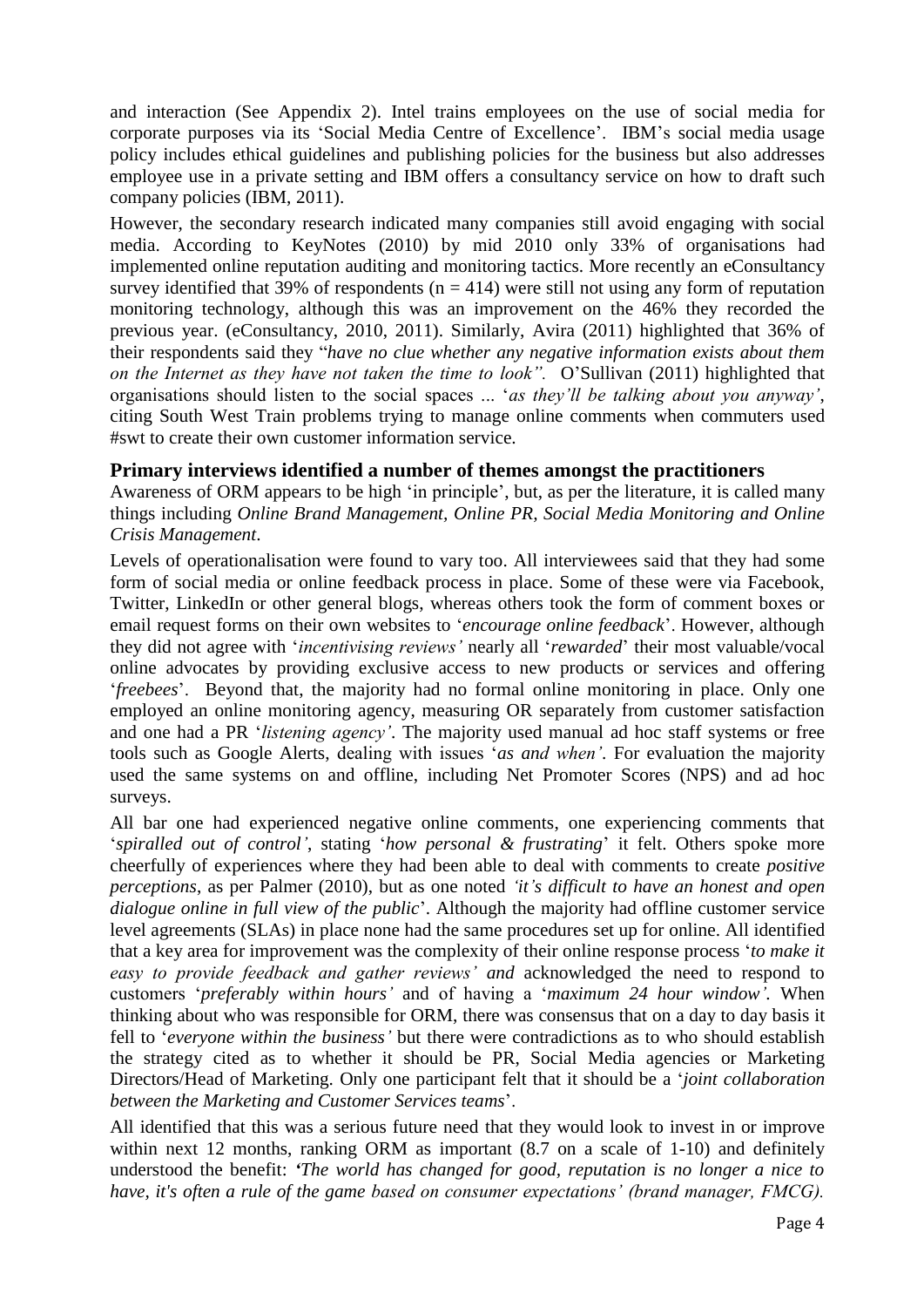Key issues and barriers identified include*: Investment required in skilled resources, Investment required in monitoring tools, Inadequate monitoring tools, Insufficient internal communications of guidelines & best practices, Inhibition of the unknown, Inertia, it's seen to be easier to ignore until crisis occurs.* One participant emphasised that in order to gain budget and board level investment in ORM, "*the ability to equate ORM to revenue, risk or increase brand awareness is required*".

#### **Experts' views on the awareness of ORM**

All of the experts used the term ORM but thought it was not universally understood, '*ORM is typically understood by the Communications Manager, but Marketing Managers/Directors tend to ask for support with risk management, issues management, crisis management or 'how can I get these gremlins off my Facebook page'*. Other cited clients saying 'Online PR' and 'PR Online Crisis Management'. Their perception is that few organisations are adopting ORM, '*definitely a rarity'*, with two strategies appearing '*reactive and proactive'*. One concluded '*people are familiar with the concept of reputation management in traditional media but they really haven't got a clue of how to go about it in the online world'*.

Experts recommend the proactive route, with a documented strategy for ORM incorporating a crisis strategy, the level of detail, time and investment dependent on the type of organisation. One expert explained '*FMCG just don't invite the passion for a large number of comments. By comparison mobile phone companies experience a diversity of consumer trust, reaction and connection to the brand*'. Experts recommend undertaking an 'online audit' - not to identify whether or not they are being talked about but, '*whether the topics that matter most to them are being talked about'*. However, they also advocated not spending vast amounts of time - '*try and research in the way a consumer would, but take a snap shot of recent & visible posts'* then follow that with continuous activity including 1) getting a voice online in key editorial websites and blogs, 2) managing relevant online communities [Twitter, Facebook, blogs, etc] and 3) looking out for ad hoc issues when there has been a negative reaction. Finally, *'prepare guidelines'* that should A) form part of your employment contracts... '*so you can fire someone without being taken to a tribunal'* advised one expert, and B) that should be shared throughout the organisation, because '*employees are you best voices'* and '*you must get their buy in*'. The experts emphasised the need for investment, reminding us that social media is not free but needs serious consideration and a serious head count.

In terms of technology, experts identified many tools and software solutions, but none had found one that was sufficient, all resorting to using a mix of tools, manual searches and traditional research such as surveys, focus groups and panels. Most measured sentiment, but one dissenter pointed out that '*it's about 45%-60% accurate'.* Some had adapted the NPS system, one tagging comments/reviews as *detract, passive* or *promoter* to come up with the *recommendability score.* They highly recommend measuring and looking for correlations to traditional brand, acquisition or retention metrics*, 'e.g., do additional Twitter followers and mentions increase brand awareness, sales, web visits, basket size, bounce rates, repeat buys, etc.'* In line with practitioners, they highlighted issues of *Limited skilled resources, Integration of touch points, Equating ORM and online to corporate objectives, Recognition of ROI, Inertia – simpler to continue current business methodology, Ability to measurement & identify correlations with business rhythms and past purchasing figures, Inadequate monitoring tools, Costly manual web searching, Internal communications of guidelines & strategy, Anxiety of the speed of response, Leadership team recognising that it is a conversation, Underestimating the power of online, Inability to manage "citizen journalism" or employees comments.*

#### **Results from consumers**

Mintel (2010) identified that 46% of consumers comment on and review retailers' products and services online, echoing Lord (2009) who estimated 43% of consumers sought anonymous online reviews. Within the primary research, 56% of respondents had made a comment or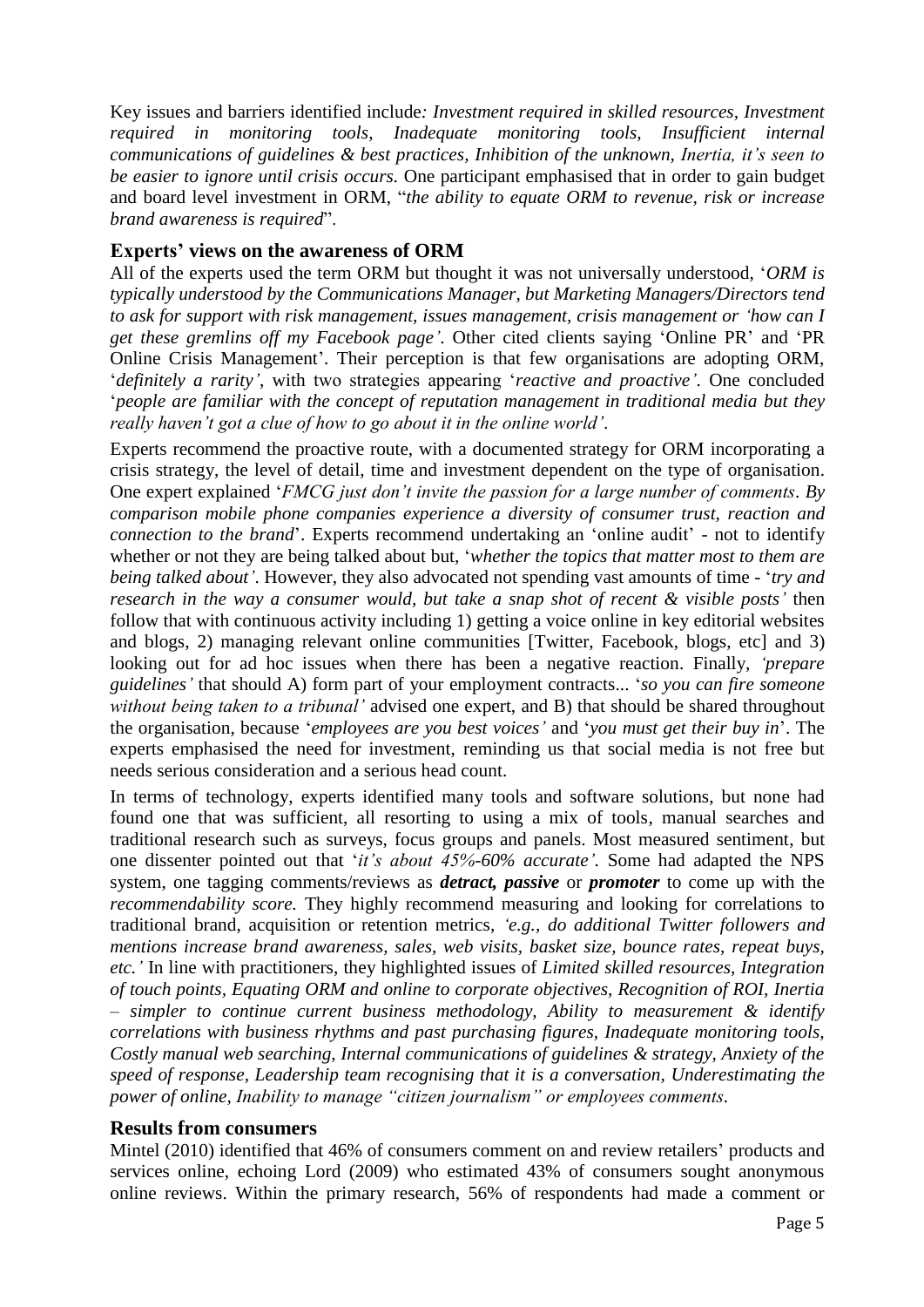review online within last 12 months  $(n=257)$ , of which 62% were classified as 'a negative comment about a product, service or brand'. The respondents typically made comments on multiple sites, including social media, company websites, intermediaries and review sites. However, 56% had not received a response, but interestingly 54% had not anticipated one. Of the 44% that did receive a response, 41% of them had to wait more than 48 hours (see Appendix 3 to 6). 63% of respondents provided recommendations on how organisations could improve their ORM. Interestingly one respondent commented. The tops 10 recommendations are listed below. It can be seen that the majority themes were around wanting a response/quick response; wanting their comments to be listened to/auctioned; wanting to deal with people not computers and wanting the response to be trustworthy as outlined in Figure 1. Other respondents used phrases such as *'link with customer service',' involve more staff',' be polite & efficient'* and *'don't use fake reviews'.* ng the response to be trustworthy as outline<br>es such as *'link with customer service',' involve n*<br>e *fake reviews'*.<br>In 10 Recommendations for ORM (n=257)

| 18% | Respond                                          |
|-----|--------------------------------------------------|
| 14% | <b>Respond Quickly</b>                           |
| 9%  | Listen                                           |
| 9%  | Take Onboard Reviews & Make Changes              |
| 6%  | Less Automated Responses/More "Human"            |
| 5%  | <b>Be Honest</b>                                 |
| 4%  | <b>Advertise Reviews</b>                         |
| 4%  | Monitor What is Being Mentioned Online           |
| 4%  | Make It Easy To Provide Comments & Reviews       |
| 4%  | <b>Employ Dedicated Staff to Manage Feedback</b> |
|     |                                                  |

**Figure 1: Top 10 Recommendations for ORM (n=257)**

#### **Conclusion**

The definition of ORM is clear but its use as an industry standard term is in its infancy, with organisations using a raft of corporate terms to express the challenges around ORM rather than specifically mentioning ORM. This highlights a limited awareness and lack of knowledge in the subject. Organisations are aware that reputation is paramount, both on and offline, but online reputation strategies are not as robust as offline strategies. In order for employees or agencies to respond positively, ORM strategies, including crisis strategies, are required with guidelines to outline the approach, processes and language that serve the best interests of the company. The contradiction between 'not incentivising reviews' but offering rewards for positive comments demonstrates the current confusion.

In order to assist with ORM a host of different technologies such as semantic analysis, natural language processing and machine learning have emerged, but it has been seen that software cannot manage reputation alone. Reputation management requires skilled resources to respond and make decisions around individual comments. There remains a need for more effective ORM software to help monitor and manage the online environment.

The research identified a number of barriers, which include: investment, inadequate monitoring tools, insufficient internal communications of guidelines and best practices, inhibition of the unknown and inertia. Nonetheless, the trend is towards improving ORM within the next 12 months, with experts seeing an increase in demand for their services.

A process is recommended that begins with a risk assessment and review of business and marketing objectives. This should be followed by the online audit. This will enable managers to develop their ORM strategy and establish processes for on-going monitoring, management and benchmarking. This leads us to an initial model of the core elements of this process as outlined in Figure 2.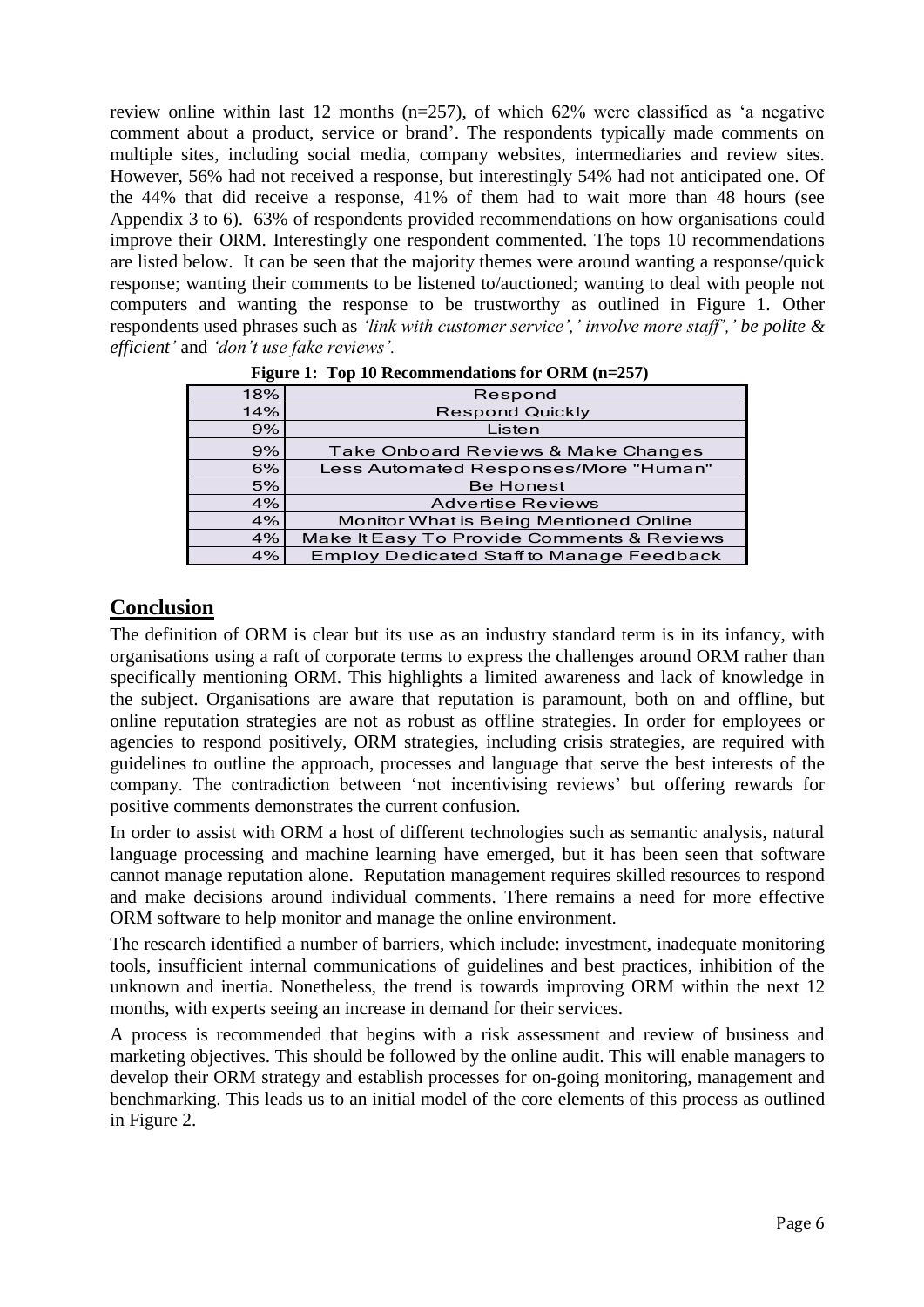



Feeding into this, both literature and the consumer study highlighted that consumers feel they are not being listened to nor provided with a response from organisations, when providing feedback and making comments online. The five top recommendations for improvement consist of *Listen => Respond => Respond quickly => Don't just use automated email responses => Make reviews visible.* This reflects Gonzalez-Herrero and Smith (2008) who noted '*People want companies to take part in a conversation as human beings with names, points of views, and an ability to listen*'.

It is clear that some organisations are making the process of providing feedback and reviews too complicated and failing to respond or interact with comments that are made. This causes frustration and customer dissatisfaction, as corroborated by Kimmel (2010, p177) who explains that "opening channels of communication goes a long way towards building trust in consumer and company relationships by reducing the two psychological factors; uncertainty and anxiety".

The initial model described above indicates an opportunity that exists for an all-encompassing ORM monitoring process to assist organisations. It is clear that organisations are in need of such guidance and advice for managing their online relationships and the simple ORM model is the first stage of attempting to assist them in managing their online reputations.

Further research is recommended in relation to identifying the priority points for ORM. This would help to identify the effects of newer web 3.0 media such as mobile messaging/'BBM' (BlackBerry Messenger) and to explore how new search personalisation software such as Google+ might exacerbate the spread of positive or negative eWOM and develop the model described above.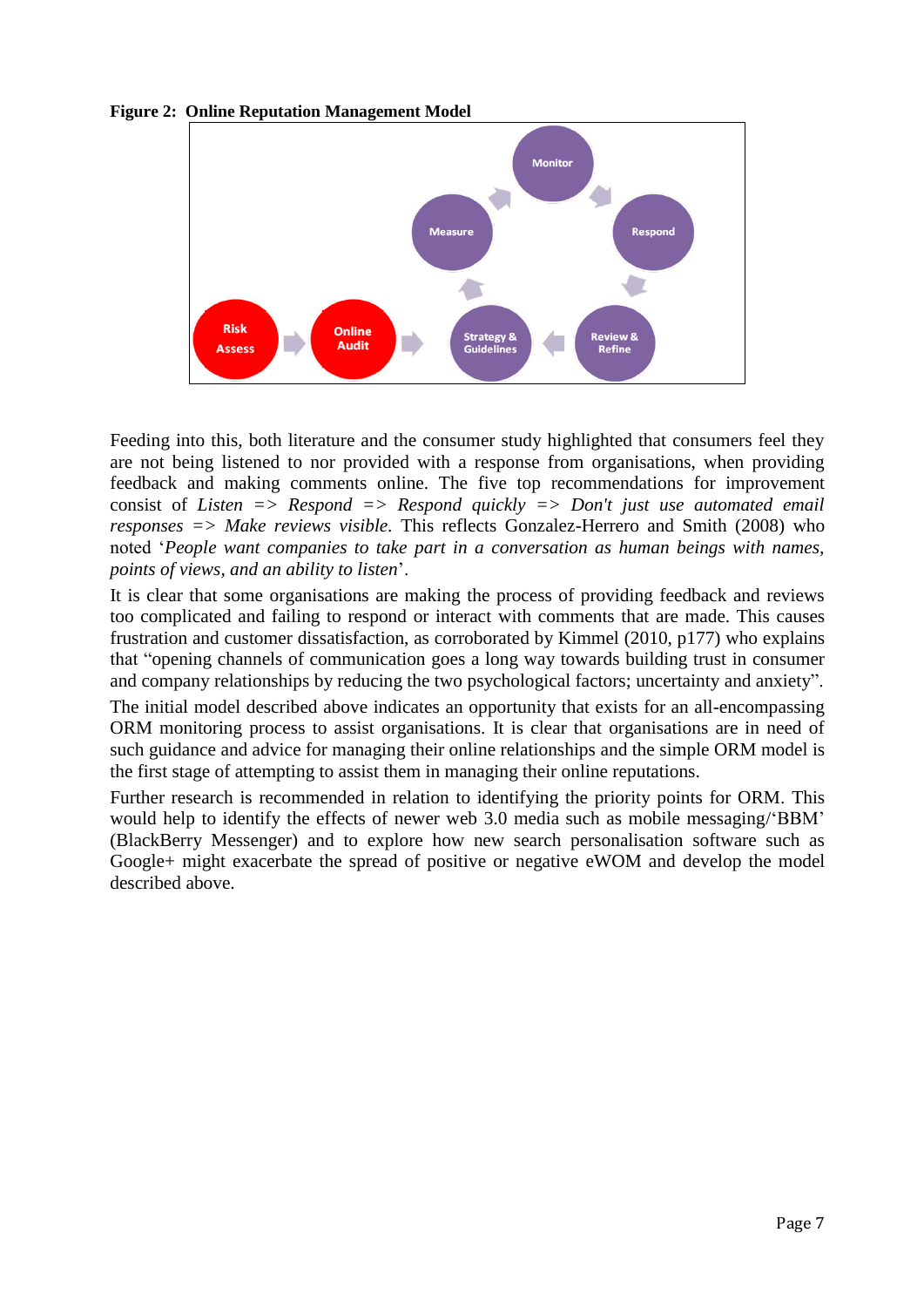## **References**

Avira (2011) Avira Security: Avira Asks About Online Reputation: Are You Confident or Naive? Published on Tuesday, July 5, 2011 [http://www.avira.com/en/press-details/nid/520/news/avira-survey](http://www.avira.com/en/press-details/nid/520/news/avira-survey-online-reputation)[online-reputation](http://www.avira.com/en/press-details/nid/520/news/avira-survey-online-reputation) viewed on 14th August 2011

Barker B & Roberts K (2010) Consumer Centric Marketing Communications Models: Does web 2.0 demand a new one, AMA Conference proceedings, 2010

Brown, R (2007) How to Build Your Reputation, UK, published by Ecademy Press

Brown, R (2009) Public relations and the social web, how to use social media and web 2.0 in communications, India: Replika Press Pvt Ltd

Burns, RB (2000). Introduction to Research Methods, London: Sage

Chaffey, D (2011) E-Business and E-Commerce Management, Pearson Education Ltd

Chaffey, D and Smith, PR (2008) E-Marketing Excellence, 3rd Edition, Oxford, Butterworth Heinemann

Chaffey, D., Ellis-Chadwick, F., Johnston, K and Mayer R (2008) Internet Marketing: Strategy, Implementation and Practice, Financial Times Prentice Hall

Chevalier, JA. and Dina Mayzlin (2006), "The Effect of Word of Mouth on Sales: Online Book Reviews," Journal of Marketing Research, 43 (August), 345–54

Cohen, L; Manion, L, & Morrison, K (2007) Research Methods in Education. [online]. Taylor & Francis.

Cooper DR and Schindler PS (2005) Marketing Research, McGraw-Hill Higher Education

Econsultancy (2010) Online Reputation and Buzz Monitoring Buyer's Guide, 2011 accessed via http://econsultancy.com/uk/reports/online-reputation-and-buzz-monitoring-buyer-s-guide

Econsultancy (2011). Online Reputation and Buzz Monitoring Buyer's Guide, 2012. Retrieved January 2012, from econsultancy.com: http://econsultancy.com/uk/reports/online-reputation-and-buzzmonitoring-buyers-guide

Farquhar J and Rowley J (2006) Relationships and online consumer communities, Business Process Management Journal 12(2) pp 162-177

Ferguson R (2008) Word of mouth and viral marketing: taking the temperature of the hottest trends in marketing, Journal of Consumer Marketing 25(3) pp 179-182

Fill, C (2009), Marketing Communications: Interactivity, Communities and Content. Published by Pearson Education UK

Fill, C (2011), Essentials of Marketing Communications. Pearson Education UK

González-Herrero, A and Smith, S (2008) Crisis Communications Management on the Web: How Internet-Based Technologies are Changing the Way Public Relations Professionals Handle Business Crises, Journal of Contingencies & Crisis Management

Greyser, S. A. (2009). Corporate brand reputation and brand crisis management. *Management Decision, 47* (4), 590-602

Gruen T W, Osmonbekov T and Czaplewski A J (2006) eWOM: The impact of customer-to-customer online know-how exchange on customer value and loyalty, Journal of Business Research 59 pp 449-456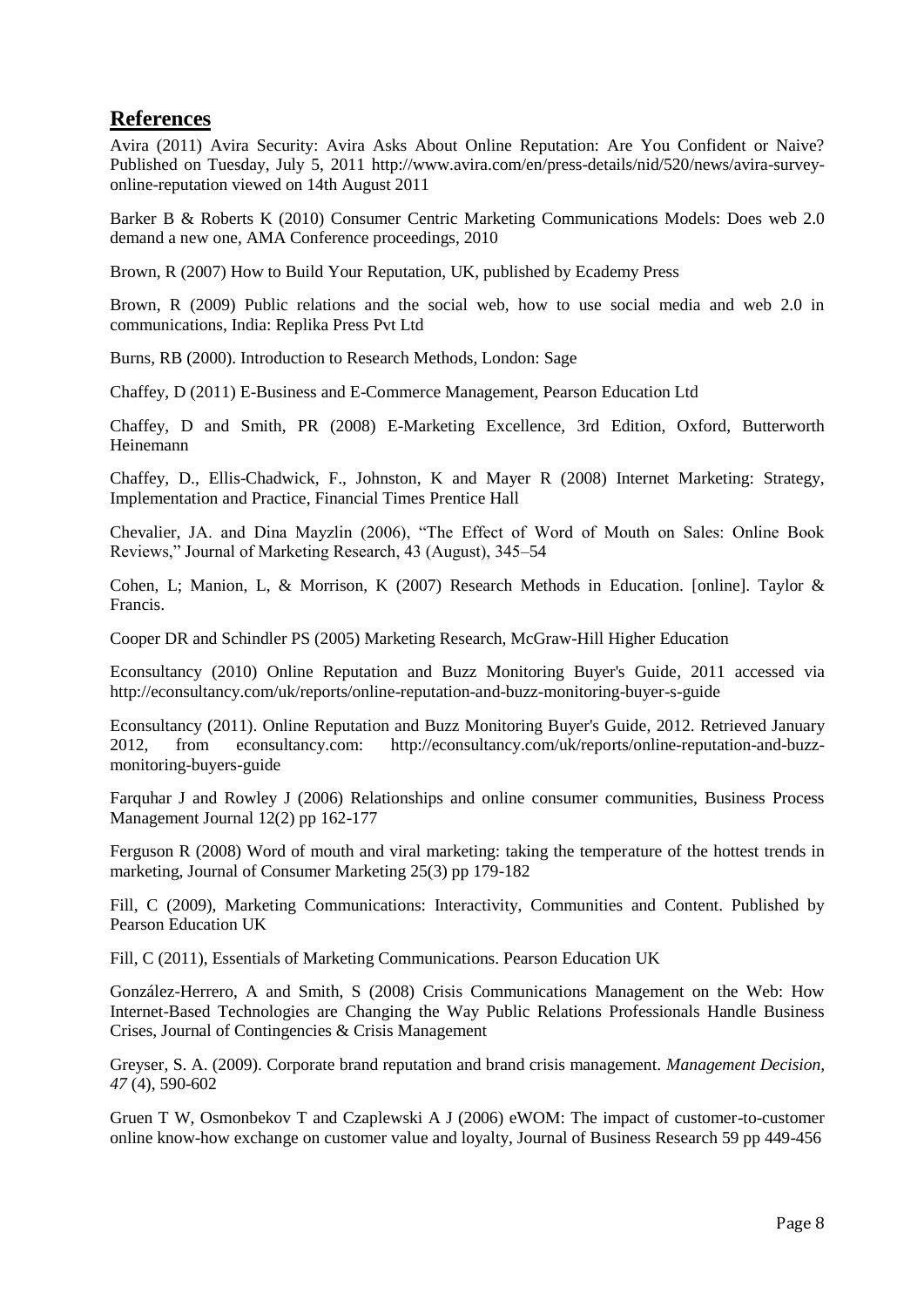Hennig-Thurau T, Gwinner K P, Walsh G and Gremler D D, (2004) Electronic Word of Mouth Via Consumer-Opinion Platforms; What motivates consumers to articulate themselves on the internet? Journal of Interactive Marketing 18(1) pp 38-52

Hollenbeck C R and Zinkhan G M (2006) Consumer Activism on the Internet: The Role of Anti-brand Communities, Advances in Consumer Research 33 pp 479/485

Howell, K (2011) Reverse viral marketing  $-8$  tips for online crisis management, published by the IDM [accessed via http://blog.immediatefuture.co.uk/slideshare-8-tips-for-online-crisis-management on 22nd](../../../../../AppData/Local/Microsoft/Windows/AppData/Local/Microsoft/Windows/Temporary%20Internet%20Files/Content.Outlook/AppData/Local/rebecca.little/AppData/Local/Microsoft/Windows/Temporary%20Internet%20Files/Low/Content.IE5/G0Z6AGP1/Reverse%20viral%20marketing%20–%208%20tips%20for%20online%20crisis%20management,%20published%20by%20the%20IDM%20accessed%20via%20http:/blog.immediatefuture.co.uk/slideshare-8-tips-for-online-crisis-management%20on%2022nd%20October%202011%20at%2018:32)  [October 2011 at 18:32](../../../../../AppData/Local/Microsoft/Windows/AppData/Local/Microsoft/Windows/Temporary%20Internet%20Files/Content.Outlook/AppData/Local/rebecca.little/AppData/Local/Microsoft/Windows/Temporary%20Internet%20Files/Low/Content.IE5/G0Z6AGP1/Reverse%20viral%20marketing%20–%208%20tips%20for%20online%20crisis%20management,%20published%20by%20the%20IDM%20accessed%20via%20http:/blog.immediatefuture.co.uk/slideshare-8-tips-for-online-crisis-management%20on%2022nd%20October%202011%20at%2018:32) 

IBM (2011) IBM Social Computing Guidelines. Retrieved 12 2011, from ibm.com: http://www.ibm.com/blogs/zz/en/guidelines.html

Intel (2011) Intel Social Media Guidelines. Retrieved 12 2011, from intel.com: http://www.intel.com/content/www/us/en/legal/intel-social-media-guidelines.html

Key Note (2010) Social Media Marketing accessed via [www.keynote.co.uk](http://www.keynote.co.uk/)

Kimmel. A J (2010) *Connecting With Consumers : Marketing For New Marketplace Realities.* [online]. Oxford University Press. Accessed via :<http://0-lib.myilibrary.com.lispac.lsbu.ac.uk?ID=293921> 23/10/2011

Lord, B (2009) Fluent: The Razorfish Social Influence Marketing Report

Mei, JS., Bansal, N., & Pang, A. (2010). New media: a new medium in escalating crises? Corporate Communications: An International Journal , 15 (2), 143 - 155

Mintel (2010) The Impact of User-Generated Content on Media, accessed via [www.mintel.com](http://www.mintel.com/)

Nielsen (2009) Global Advertising: Consumers Trust Real Friends and Virtual Strangers the Most, The Nielsen Global Online Consumer Survey, accessed via Nielsen.com

ONS (2011) National Population Projections, 2010-based extra variants release, accessed via http://www.ons.gov.uk/ons/rel/npp/national-population-projections/2010-based-extravariants/index.html on 11/09/2011

O'Sullivan, M (2011) Brands: Listen in social spaces as they'll be talking about you anyway, 11 November, 2011 viewed online [http://wallblog.co.uk/2011/11/11/brands-listen-in-social-spaces-as](http://wallblog.co.uk/2011/11/11/brands-listen-in-social-spaces-as-they%e2%80%99ll-be-talking-about-you-anyway/)[they%e2%80%99ll-be-talking-about-you-anyway/](http://wallblog.co.uk/2011/11/11/brands-listen-in-social-spaces-as-they%e2%80%99ll-be-talking-about-you-anyway/) on 12/11/2011

Palmer, J (2010) 4 Steps for True Online Reputation Management, Questex Media Group

Phillips, D & Young, P (2009) Online Public Relations (2nd edn) London: Kogean Page Limited

Reputation online (2011) Top 100 accessed via http://reputationonline.co.uk/

Rogers, M, Madsen, F, Howell, K (2005) Measuring the influence of bloggers on corporate reputation, accessed from Market Sentinel, Onalytica and Immediate Future

Saunders, M., Lewis, P., & Thornhill, A. (2009). *Research Methods for Business Students, 5th Ed.* Harlow: Pearson Education

Smart Insights (2011) Dell Social Media Governance http://www.smartinsights.com/wpcontent/uploads/2010/06/Dell-social-media-governance.png

Sweeney J C, Soutar G N and Mazzarol T (2008) Factors influencing word of mouth effectiveness European Journal of Marketing 42(3/4) pp 344-364

Wertime, K &; Fenwick, I (2010) DigiMarketing: The Essential Guide to New Media and Digital Marketing. Published by Wiley.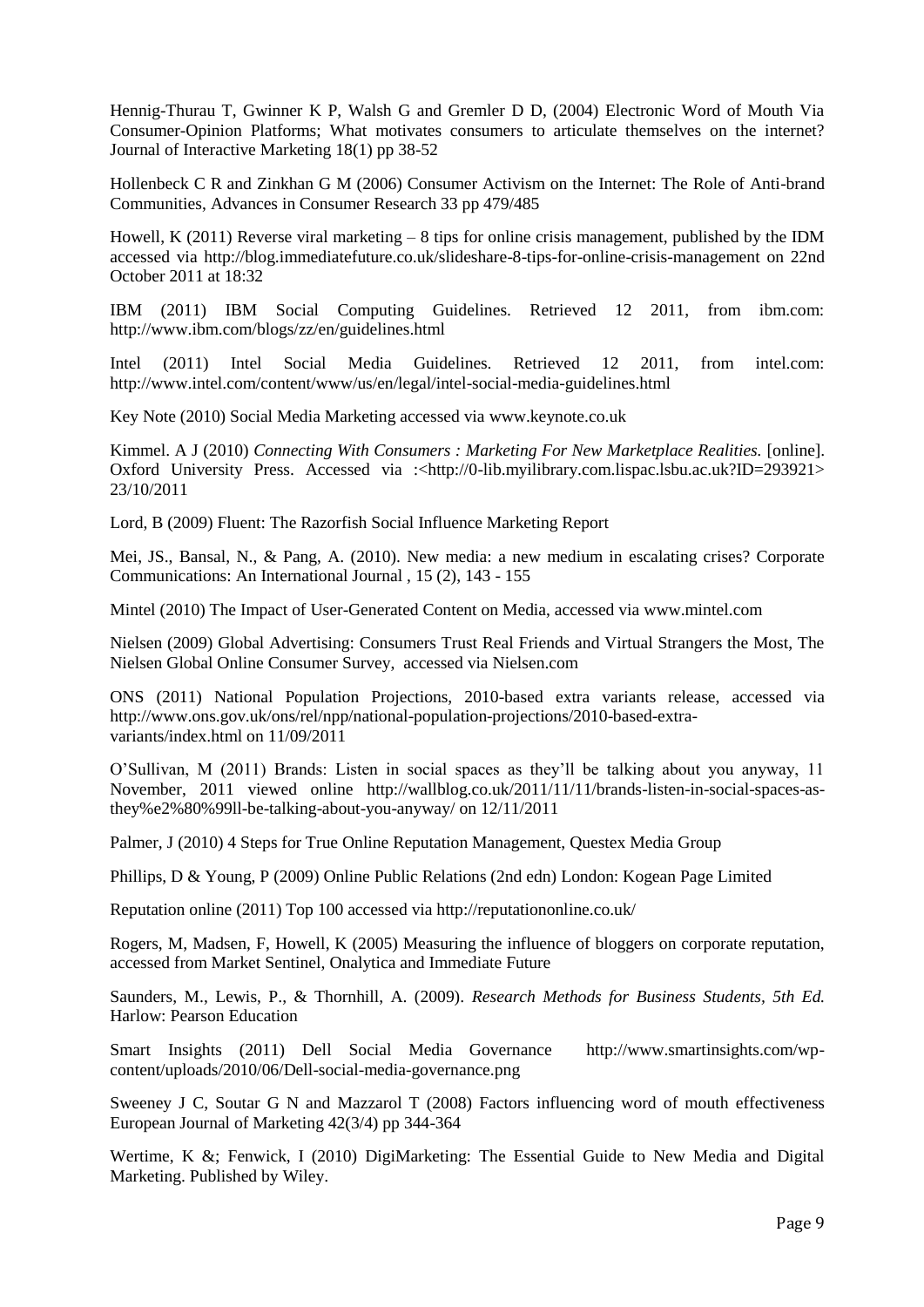## **Appendix**

## **Appendix 1: Summary of research methods**

|            | <b>Organisations</b>                                                                                                                                  | <b>UK Online Population</b>                                     |
|------------|-------------------------------------------------------------------------------------------------------------------------------------------------------|-----------------------------------------------------------------|
| <b>Who</b> | 33% B2B organisations, 33% B2C<br>and 33% industry experts, contacts<br>responsible for managing company<br>reputation, with budget<br>responsibility | A selection of UK online population,<br>55% male and 45% female |
| Where      | In-person at convenient location for<br>interviewee or by telephone                                                                                   | Online Survey sent via eMail<br>In-person                       |
| When       | Research period, before designing<br>the questionnaires                                                                                               | Research period continuous until<br>quota is met                |
| <b>How</b> | In-person & telephone in-depth<br>semi structured interviews                                                                                          | Survey Monkey & In-person                                       |

## **Appendix 2: Dell online outreach assessent guidelines (smart insights, 2011)**



## **Appendix 3: Anticipation of Response**

| <b>Anticipation of Response</b> |                                   |                |
|---------------------------------|-----------------------------------|----------------|
|                                 | Answer Options   Response Percent | Response Count |
| Yes                             | 40%                               | 37             |
| <b>No</b>                       | 54%                               | 50             |
| Undecided                       | 6%                                |                |
|                                 |                                   |                |
| Total                           |                                   | 92             |
| Skipped                         |                                   | 165            |